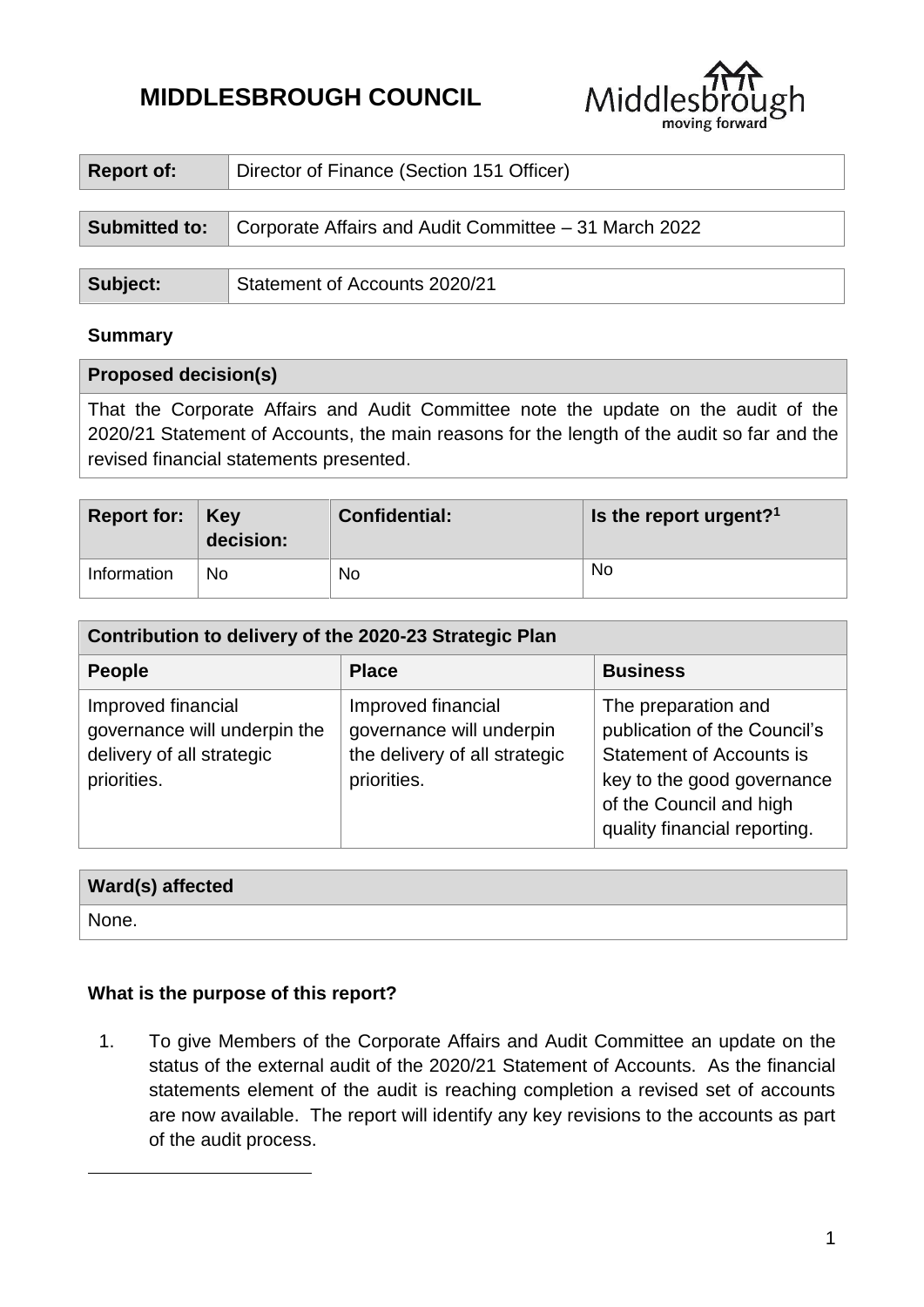# **Why does this report require a Member decision?**

2. Corporate Affairs and Audit Committee are responsible for the approval of the Statement of Accounts as part of both its governance and audit remit under the Council's constitution. Although this report is not asking for approval of the audited accounts at this stage, it is important that Members are kept informed of progress, any issues raised by the external auditor and any relevant changes in the financial statements and position of the Council.

# **Report Background**

- 3. Like all large organisations, Middlesbrough Council is required by law (the Accounts & Audit regulations) to publish and report on its financial position, performance and cash flows during each financial year. It does this by producing and publishing a Statement of Accounts each year.
- 4. On 22<sup>nd</sup> July 2021, a draft statement of accounts for 2020/21 was considered by the Committee, which presented the finances of the Council at 31<sup>st</sup> March 2021. These accounts had been authorised by the Director of Finance as Section 151 Officer for issue and were published on the Council's website after the meeting.
- 5. The Statement of Accounts is a complex and technical document with the draft version for 2020/21 consisting of 175 pages in order to cover the multi service nature of the Council's operations, plus the extensive requirement of the Local Authority Accounting Code of Practice developed by the Chartered Institute of Public Finance and Accountancy (CIPFA).
- 6. An essential part of the governance process for the Statement of Accounts, given that it is a representation of how public money has been spent, is for these accounts to be scrutinised by an appropriately qualified and experienced external auditor. For Middlesbrough, Ernst & Young (EY) have been appointed to audit the Council's accounts from 2017/18 to 2022/23.
- 7. The following timetable for the audit and approval of the accounts, with Covid-19 still having a significant impact on preparation and approval times for accounts within the local authority sector, was set out at the July meeting.

| <b>Action</b>                                                                  | <b>Timeframe</b>                 |
|--------------------------------------------------------------------------------|----------------------------------|
| Publish the draft Accounts for 2020/21<br>signed by the Chief Finance Officer. | 22 July 2021                     |
| <b>Public Inspection Period</b>                                                | From 26 July to 3 September 2021 |
| <b>External Audit Period</b>                                                   | 20 July to Mid-September 2021    |
| Publish Audited Accounts approved by<br>Corporate Affairs and Audit Committee. | 30 September 2021                |

8. Given some of the issues and complexities involved in the external audit of the accounts for 2019/20, which eventually led to these being signed off and published several months after the statutory deadline of the end of November 2020. The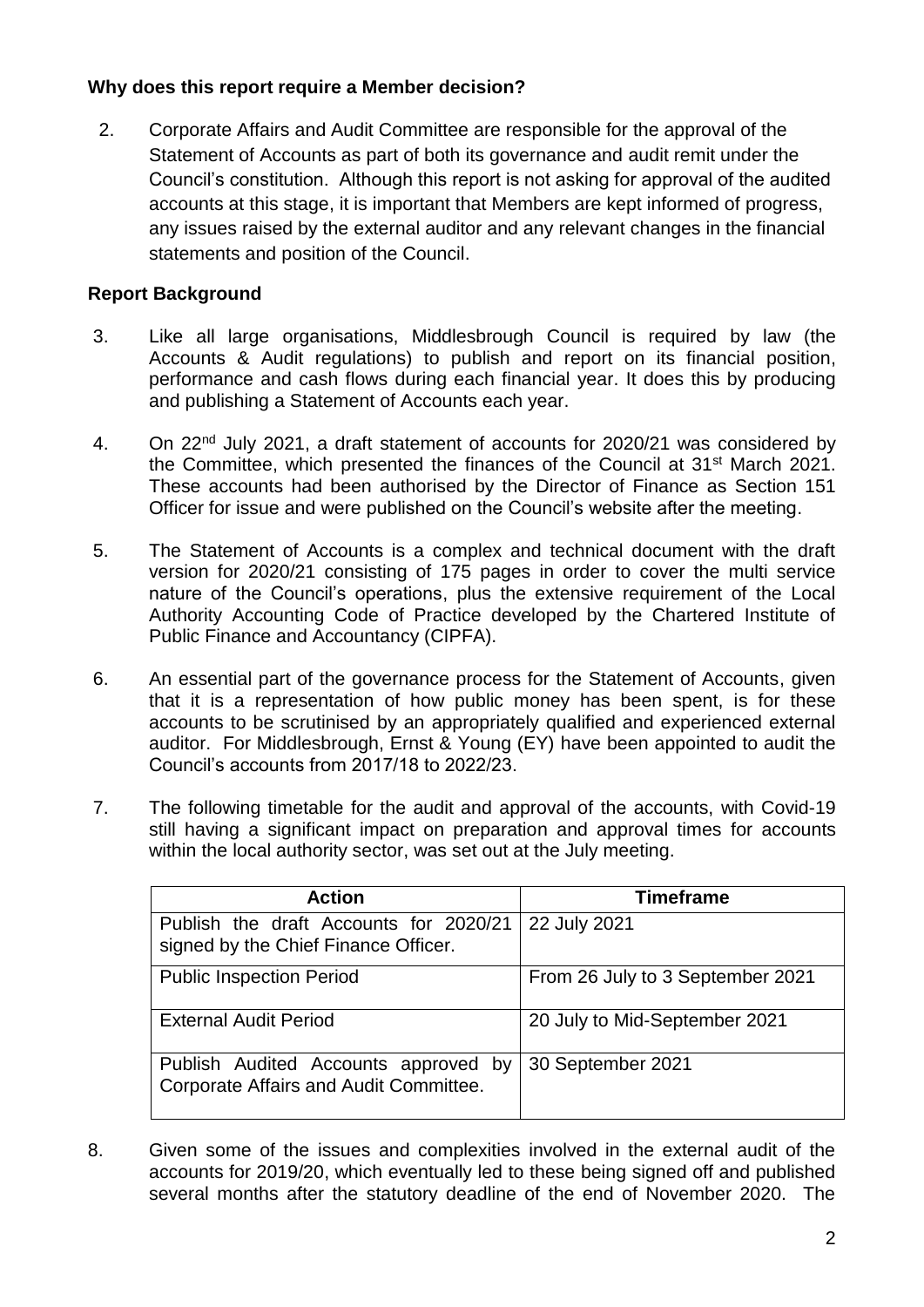dates relating to the audit period for 2020/21 were contingent on a number of factors around Covid-19, accounting issues and staff resources. It was highlighted that there was a fair probability that the audited accounts may be approved later than the dates outlined above.

## **Progress on the audit and reasons for delay in completion**

- 9. The audit of the statement of accounts for 2020/21 is now substantially complete. It will though only be finalised once EY issue their opinion on the accounts. This consists of two parts: One opinion relates to the financial statements (& notes to the accounts) and whether these give a true and fair view on the Council's financial position. An additional opinion is also made on the arrangements within the Council to achieve value for money on the resources being used and whether these are appropriate and effectively support the achievement of its key strategic outcomes. The audit is only complete once the Council receives both opinions.
- 10. The work on the financial statements part of the audit is now complete (barring a few final queries) and as such, a set of revised accounts and notes are available for Members information in **Appendix 1**. Details as to the changes made due to the audit are outlined in paragraphs 21 to 38. It is important for Members to have visibility of these so they can understand the impact and explore further the reasons for these if required. Some final checks are needed by EY to validate the revised statement of accounts; however, we do not expect any further amendments being needed beyond these. We also hope to receive an unqualified opinion on this part of the audit if these changes are made to the financial statements.
- 11. Members will be aware of a number of matters that have happened within the Council in the last two years which are non-Covid-19 related but which the external auditors need to form a view on in relation to our governance controls and any potential impact on the value for money assessment. These include the Children Services improvement plan, Mayoral allegations following the resignation of a number of Executive members, the Transporter Bridge, Middlesbrough Development Company etc.
	- 12.Additional governance work on these areas has been undertaken by EY following an initial assessment by Veritau – the Council's internal auditors. As a result of this, the annual governance statement is in the process of being revised and is not included in the updated statement of accounts at Appendix 1. Although the work is well advanced, it is not yet complete and therefore the value for money assessment & opinion is still outstanding.
- 13. In view of this, EY are unable to issue the joint opinion on the audit meaning the Committee cannot approve the audited accounts at today's meeting. Current indications are that this should be possible at the meeting on 28 April 2022.

## Delays in completing the Audit process

14. The statutory deadline for completing the 2020/21 audit of the statement of accounts was 30<sup>th</sup> September 2021. It is now six months beyond this. The main reasons for the length of the current external audit and the reasons why it is not yet complete are set out in the paragraphs below. It should be noted by Members that only 9% of local authorities within England had their audit of accounts complete at the statutory date and albeit this had increased somewhat to 40% at 31<sup>st</sup> January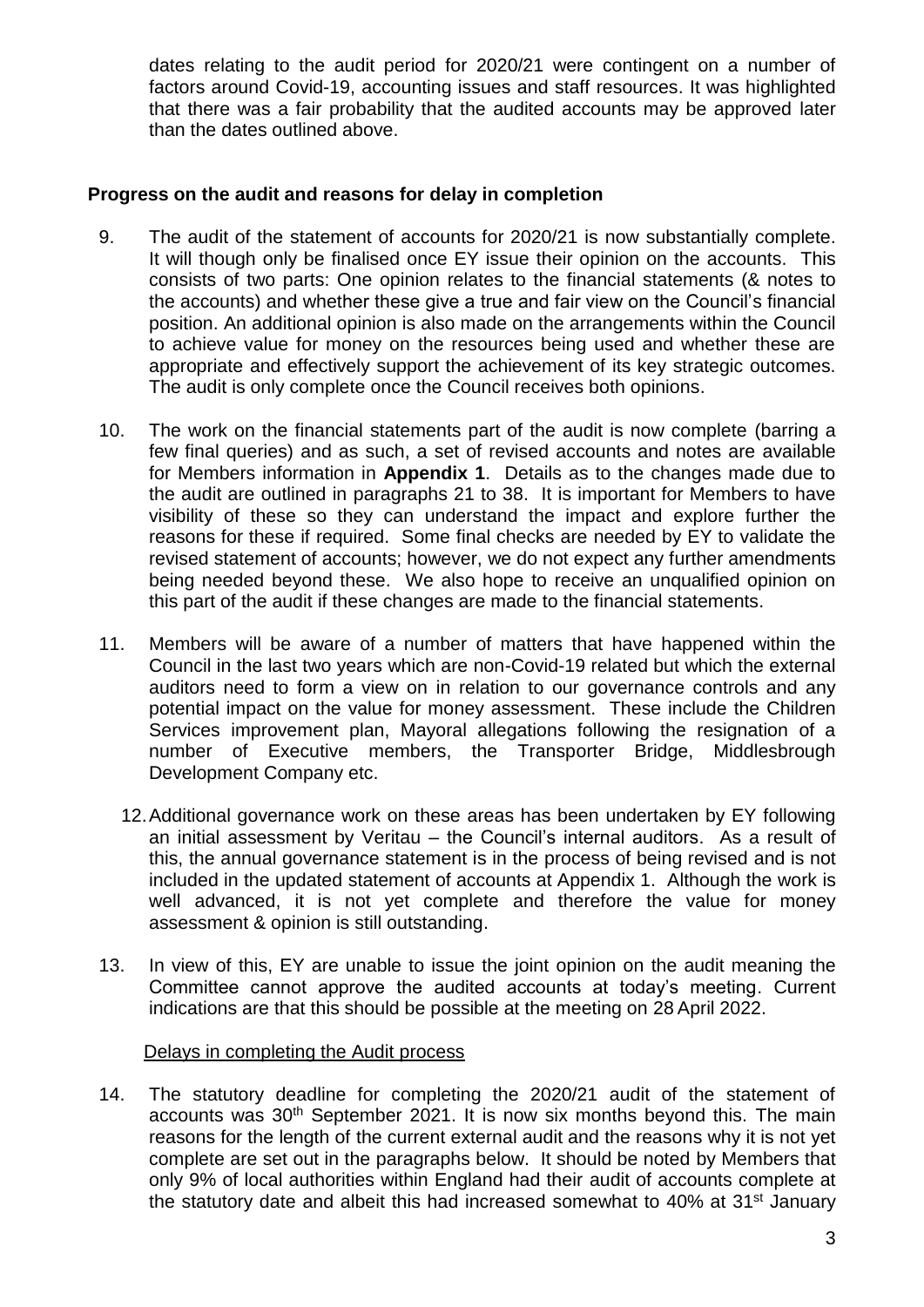2022, many audits are still not complete for the 2020/21 financial year. These figures illustrate the size of the issue facing local government and external audit firms in England on the timely completion of local audits and this has been highlighted as a problem in current discussions between central government and CIPFA. The principal reasons though for the length of the audit are as follows:

- 15. Covid-19: The pandemic and both central government and local authority responses to this situation has created a complex financial framework of additional grants, returns and accounting treatment issues both for the preparation of the Council's own management accounts ('the revenue and capital outturn positions) but also for reporting under the local authority code of accounting practice. The range of grants involved and the work necessary to ensure that the transactions have been accounted for correctly and in line with the appropriate grant conditions has led to significant additional time being required by both auditors and finance teams.
- 16. Going Concern: Due to a number of high profile corporate failures in the private sector in recent years plus the potential impact on Covid-19 on the financial sustainability of local authorities, there is now significant additional work required by auditors to form a view on this area. Members will be aware that the financial statements of the Council are prepared on a going concern basis i.e. that the local authority will continue operating in the medium to long term and auditors need to vouch that this is the case as part of the audit process. Again, similar to Covid-19 this means extra work for both auditors and finance teams who need to provide additional evidence beyond what has been required in previous years.
- 17. One specific area of focus and additional work on the going concern concept relates to liquidity and the need to prepare longer-term cash flow forecasts for two years after the current balance sheet date of 31<sup>st</sup> March 2021 to show that the Council's operations have adequate cash resources available to pay staff and suppliers over this period. Covid-19 has significantly increased the levels of cash resources since the pandemic started in March 2020 (these have been in excess of double the normal operating amounts at many times). This was still the case even as late as early March 2022. This has made the forward look between April 2022 and March 2023 more complicated given the expectations that normal activities and funding may resume during this period.
- 18. IAS19: The assets and liabilities within the Council's accounts relating to retirement benefits (or pensions) are around £1bn in each area. The process for completing the IAS19 entries for the Council includes an actuary needing to undertake this specialist work, but this is reliant on investment returns data from the Teesside Pension Fund accounts. The audit of the pension fund accounts identified a number of possible misstatements on external investments, which might affect the IAS19 position, plus some queries from the auditors of other local authorities within the Tees Valley. Reaching a conclusion on whether there may be a material adjustment to make to the figures used in the draft accounts has taken longer than expected.
- 19. Staff resources available: Members will be aware from previous discussions that the Council has had no Chief Accountant in post for the last two years. This post provides senior leadership and technical expertise to the Statement of Accounts and audit process. Although the Head of Finance & Investments has been covering this role in the interim, capacity to resolve and respond to audit queries has taken longer than in previous years. In addition, there has also been other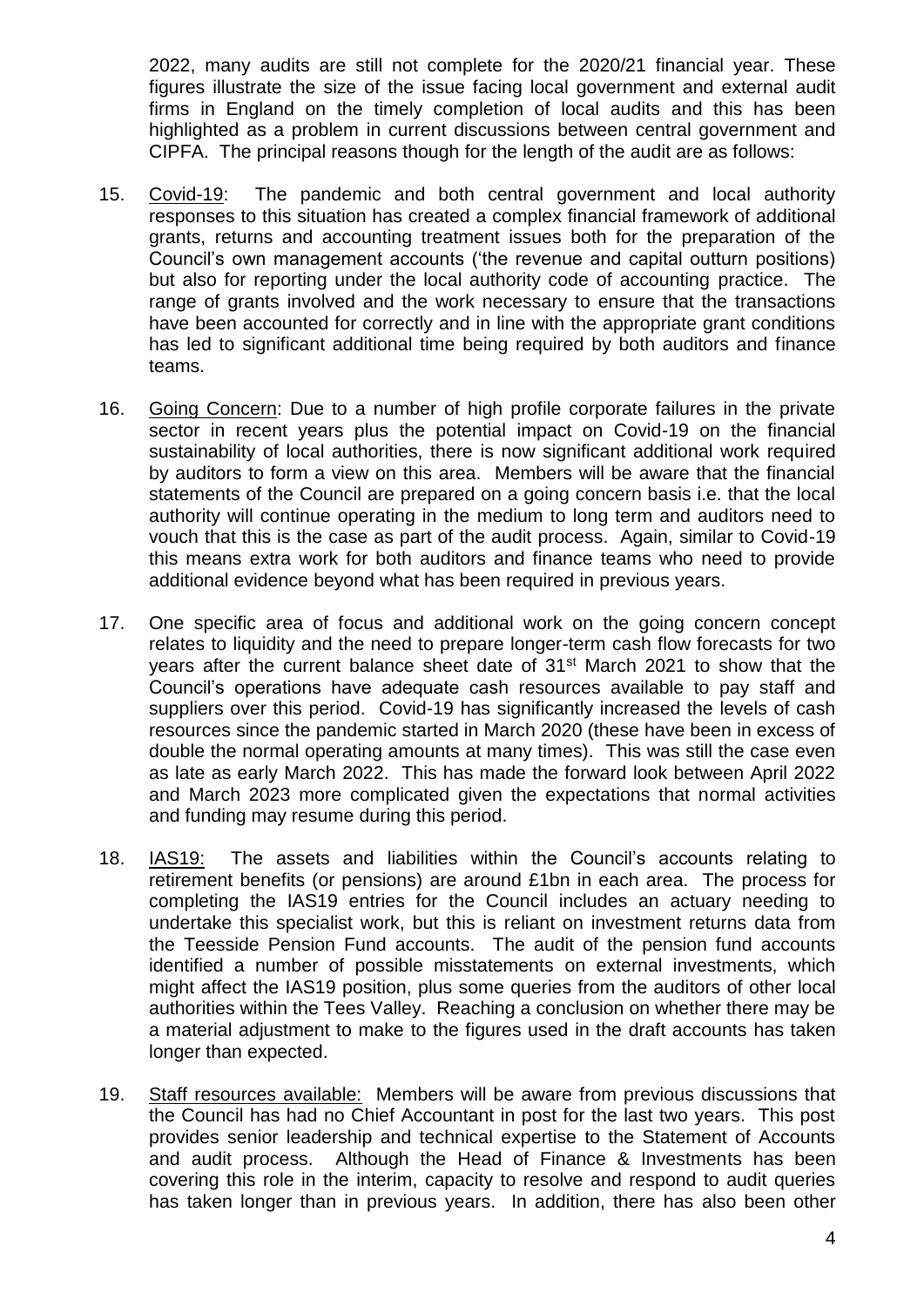staff vacancies internally within finance, which have contributed to length of time taken to move the audit forward. These staffing issues are now resolved but resources has been a particularly acute problem for the 2020/21 audit.

20. There have also been a number of similar issues re staff retention and continuity for EY within their local audit team. Both of these factors have meant that the process has taken much longer than expected to bring matters to a conclusion.

## **Revised Financial Statements**

21. Given the scale and complexity of the accounts produced by a local authority, the financial values involved and that a number of areas of accounting policy require a degree of professional judgement, it is inevitable that changes are required between the draft accounts produced and the final version after audit. At present, there are five main changes since the draft accounts and these have been reflected in the financial statements in Appendix 1. More details on these are set out below.

#### Adjusted misstatements

- 22. *IAS 19 - Value of assets held:* Each year our pension's actuary calculates an updated assessment of the value of the assets and liabilities of the Teesside Pension Fund attributable to each employer within the pension scheme. The assets are a proportionate share of the fund's total investments and the liabilities are based on a range of assumptions around scheme member's retirement plans, mortality rates, expected inflation levels etc.
- 23. The audit identified that scheme assets include in the draft accounts at £817.4m based on the advice of the actuary were understated by £5.9m. This difference relates to some minor discrepancies in the information provided to the actuary by the Pension Fund, plus some investment values used in the draft accounts that were based on estimated positions that proved to be different once final returns were received from fund managers. The £5.9m is an improvement on the position reported in the draft accounts and reduces the net pension's liability in the Balance Sheet by this amount to £308.1m.
- 24. *Covid-19 - Agency adjustment:* As part of the government's response to the pandemic a range of new grants were given to local authorities to distribute to businesses that had to close or who were disrupted, individuals who had to isolate and to maintain the Council's operations in affected services. The total of these grants provided for 2020/21 was in excess of £40m.
- 25. The grants were awarded to local authorities by central government as these are best placed to distribute the funds available to the local community. Although the grants were administered on an applications based process, the Council had to follow government based schemes and criteria when allocating these grants. No discretion was available at a local level. The Council was therefore acting as a government agent when pass porting these funds. In these type of situations, the accounting policy is not to recognise the income or expenditure in the financial statements for these amounts. There is no control for the local authority over the use of these funds and the financial impact is limited to the cash movements only on the local authority.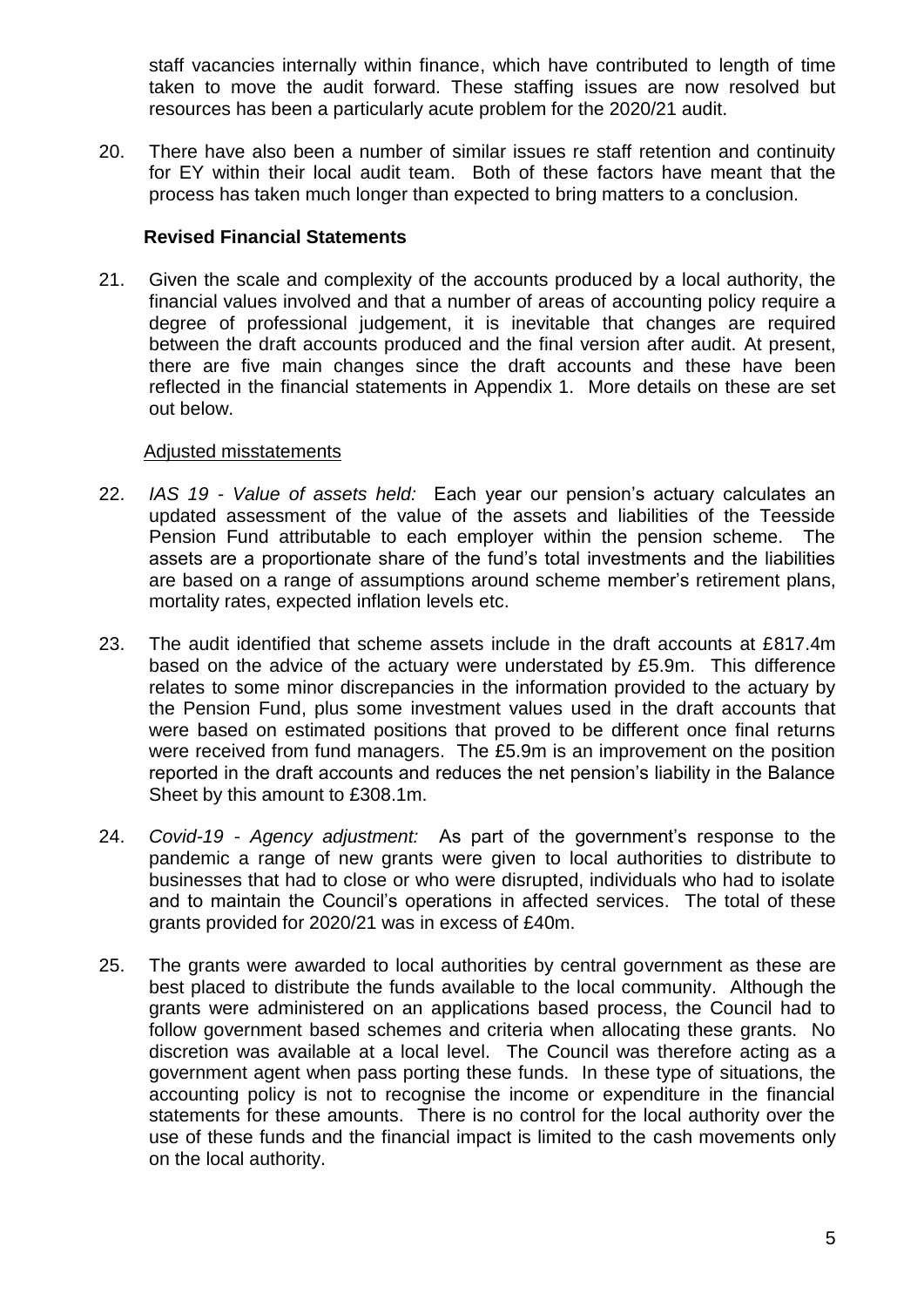- 26. As the pandemic continued during 2020/21, the government moved from a full national lockdown to a tiered approach based on infection rates in particular areas. The grants available also changed from a mandatory scheme initially to ones where local authorities had discretion over the design of the support schemes and who to award to and how much would be available for individual applications. In these cases, the Council is acting as the decision maker/principal and should recognise the income and expenditure in their accounts.
- 27. Although the agent/principal split was correctly accounted for on the Covid-19 grants allocated for service delivery, it was not on some of the business grants schemes. As a result, the total gross income and expenditure in the Comprehensive Income and Expenditure Statement was understated by these discretionary amounts. The total involved is £5.4m or just over 1% of total expenditure for the year. The accounts are now up to date for this error. This adjustment does not affect either the net expenditure incurred for 2020/21, the revenue outturn position or the value of usable reserves available to the Council.
- *28. Other operating income & expenditure – Disposal of Assets:* When a local authority disposes of an asset, it generates capital receipts. These amounts are usable under regulations to repay existing debt or finance new investment. In addition, the value of the asset in the accounts needs de-recognising in the Balance Sheet with any profit or loss on these transactions reflected in the comprehensive income and expenditure statement.
- *29.* These accounting entries were produced by the Council's asset register system and as part of the audit, it has been shown that the transactions have been reflected gross in both income and expenditure totals in the financial statements rather than on a net basis for the profit/loss produced, which is not in line with the accounting code of practice. This means that total income and expenditure has been over-stated by the value of capital receipts for 2020/21, which is £6.2m. The CIES has been updated for the removal of these amounts.
- *30. Creditor analysis disclosure – Housing Benefit payments:* Creditors are amounts owed to external parties for goods and services received. They can also include any income received in advance of need that may need to be repaid in the future. Due to scale of the Council's operations amounts owed at any point can be significant. At 31<sup>st</sup> March 2021 the total short-term creditors was £58.3m in total. Given this is a material sum the amount needs to be analysed further into its main component parts in the disclosures (note 35).
- *31.* A creditor amount of £3.3m was identified in this year's audit relating to payments to individuals on housing benefits were the cash was transferred in the first week in April but the payments related to March. This is just a timing difference. The entry was accounted for in the correct financial year by the inclusion of the creditor. However, this was analysed in the note as being an amount owed to other local authorities rather than other entities and individuals. This was due to an error in the coding used for the entry in the accounts and has now been corrected. This error was also made in previous years but was not identified.
- *32. Property Plant & Equipment (PPE) disclosure – Transporter Bridge:* Each asset owned by the Council is recorded at a specific value in the Council's accounts based upon their future economic benefit or service potential. The Transporter Bridge is an infrastructure asset, as opposed to land or buildings, which is the main type of PPE held. This means it is valued at historic cost (the amount spent on the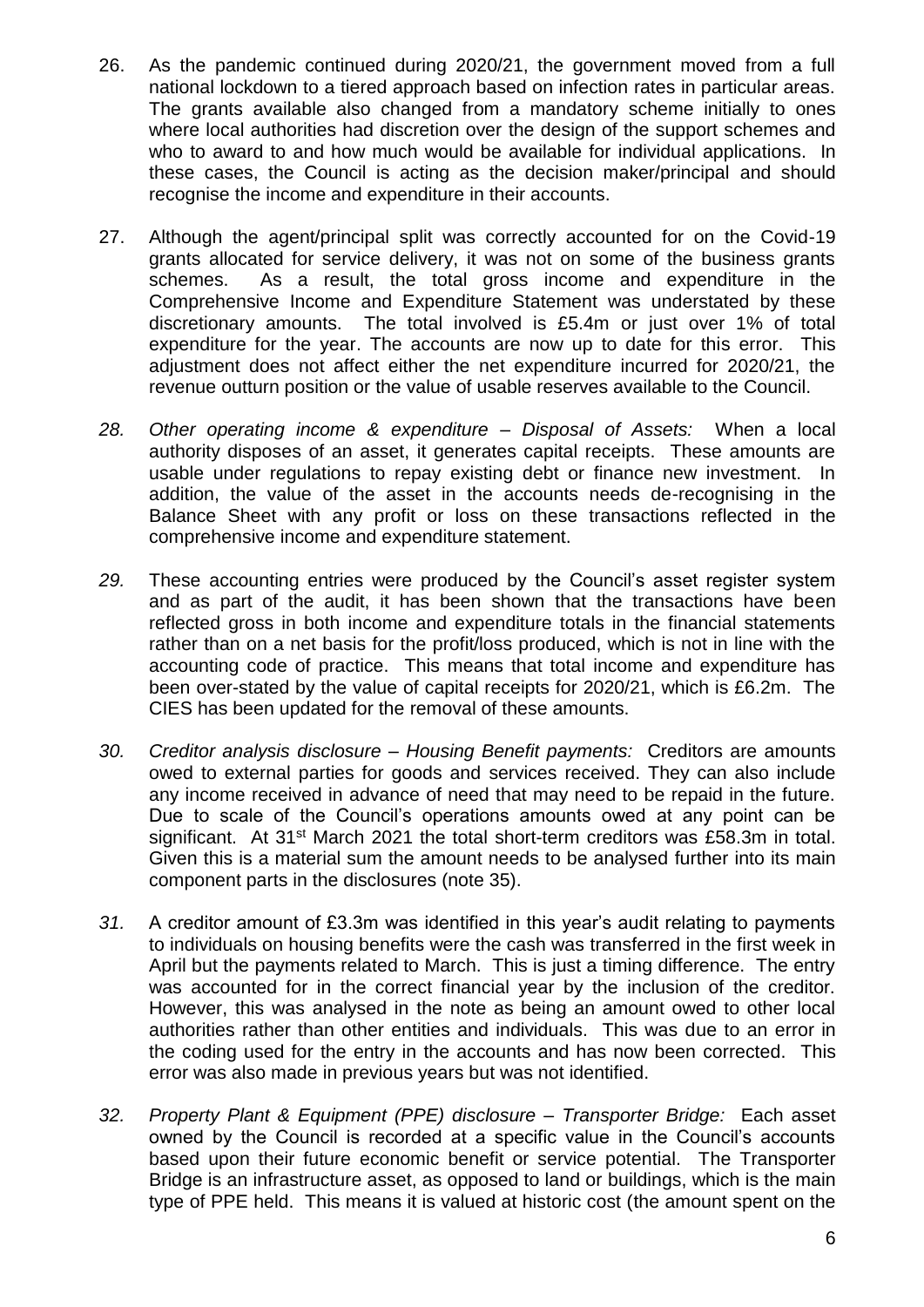asset for capital purposes less any depreciation incurred) rather than being revalued on a regular basis.

- *33.* At 31st March 2021, the value of the bridge in the Council's accounts was £3.9m. However due to an internal audit report which addressed a number of governance and maintenance issues for the asset and a surveyors report into the condition of the Bridge, a programme of works was established to ensure that bridge is structurally sound for the foreseeable future. This programme will be significantly more expensive than the current value of the bridge over the medium term. As a result, the value in the accounts has been reduced to nil to reflect this.
- *34.* Any asset value movements need disclosing in the notes to the accounts to give further information on the reasons for the reductions. For the bridge, this was initially categorised as a downward revaluation with additional depreciation being incurred. The auditors view though is that the surveyors report shows a significant physical degradation or damage to the asset and this is more akin to an impairment event than just general wear and tear. Impairment needs to be separately identifiable to depreciation in the disclosure note. The appropriate changes to notes 23 and 24 have been made for this. There are though no changes to the balance sheet totals involved.

#### Unadjusted misstatements

*35.* There are a small number of other misstatements that EY have identified as part of their audit work. Due to either their size, nature and/or the potential restatement work involved, we have decided not to adjust the accounts for these. More details will be included in the approval report to the 28 April meeting and these will also be included in the audit results report by EY. However, as no changes have been made to the financial statements for these, the details are not included within this report. Further information can be provided on these items to Members at this stage if required after the meeting.

## Disclosure Note changes

- *36.* Amendments have also been made to a number of disclosure notes to ensure they full comply with the requirements of the accounting code of practice or regulations. The main changes have been as follows:
	- Officers Remuneration and Exit packages (Note 14);
	- Financial Instruments (Notes 29 to 31);
	- Leasing (Notes 41 & 42);
	- Property Plant & Equipment/Heritage Assets (Notes 23 to 25)
	- Capital Commitments (Note 22)
	- Earmarked Reserves (Notes 7 & 37).
- *37.* There have also been some changes to the narrative report at the introduction to the Statement of Accounts to ensure that any relevant figures are consistent with any audit changes made.

# **Impact on the Financial Statements**

*38.* Only the first three adjusted misstatements impact on the totals in the balance sheet & comprehensive income and expenditure statement.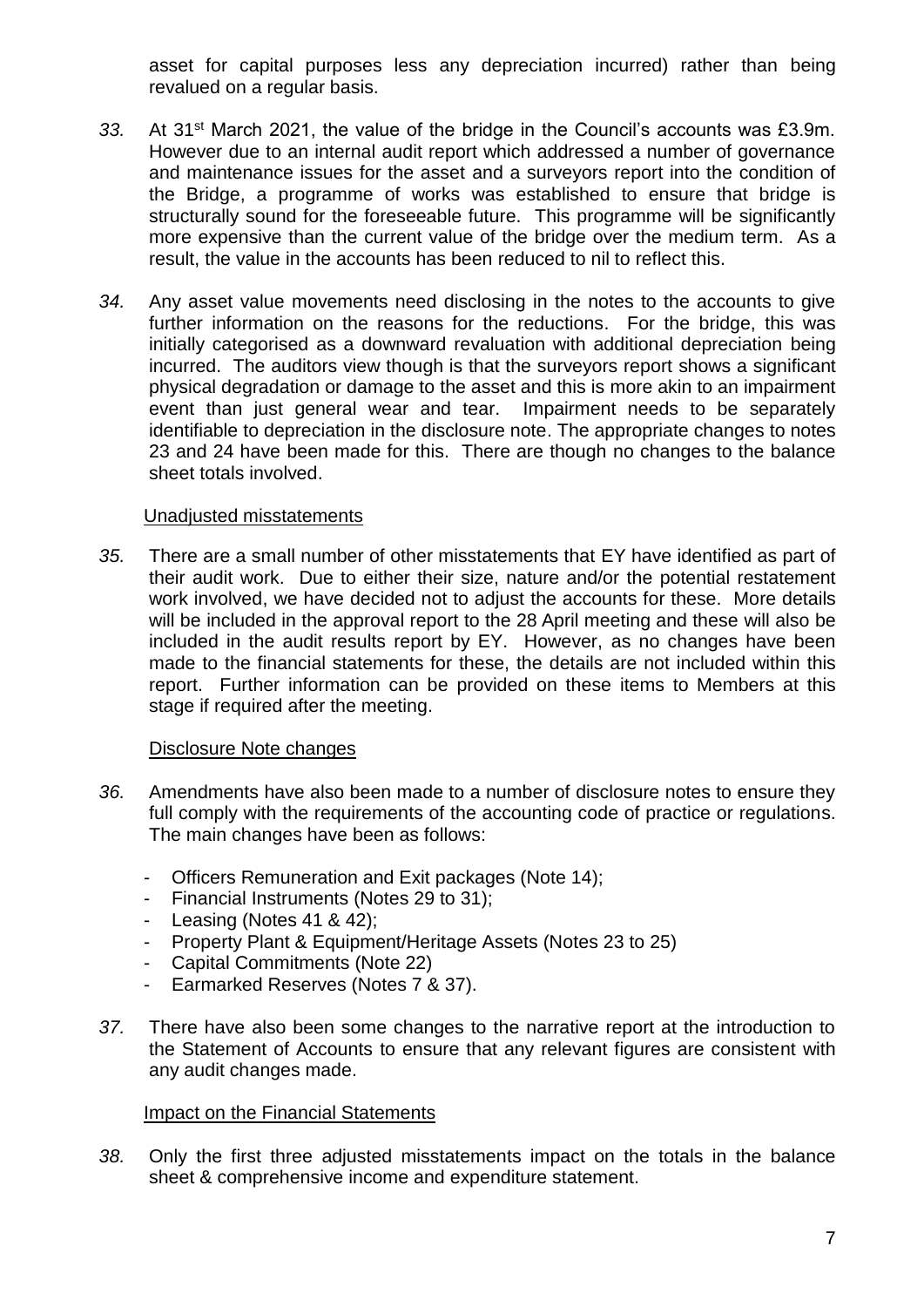- The IAS 19 adjustment results in the net worth of the balance sheet improving by £5.9m to a negative net worth of £44.9m.
- The Covid business grants adjustment increases the gross expenditure and income totals by £5.4m. This is offset by the £6.2m reduction in income and expenditure on the disposal of assets. The net impact on the income and expenditure statement being a reduction of £0.8m since the draft accounts. There is no overall change in net expenditure.

Neither of these three adjustments impact on the revenue and capital outturn positions reported to Executive in June 2021 or on the level of usable reserves available to the Council.

# **What decision(s) are being asked for?**

39. For Members to note the position on the audit of the Statement of Accounts for 2020/21 for the Council and the reasons why this has taken longer than normal this year. Although the audit is not fully complete yet, we are able to provide an update on the issues from the financial statements part of the audit and a revised set of accounts and disclosure notes. These will be useful to consider prior to any approval meeting.

## **Why is this being recommended?**

40. The Committee is responsible for the approval of the Statement of Accounts once the audit process is complete under the Council's Constitution.

## **Other potential decisions and why these have not been recommended**

41. n/a.

# **Impact(s) of recommended decision(s)**

42. n/a

## *Legal*

43. The external audit of the Statement of Accounts is a legal requirement under the Accounts & Audit Regulations 2015. Under the amended coronavirus regulations for 2021, the audit process should be complete by 30<sup>th</sup> September 2021. However, under the Act there are provisions for continuation of the audit where it is not complete. There is currently a notice on the Council's website that indicates that the audit is not yet complete and under which statutory provision this can occur. The aim being to finalise the audit and publish the audited accounts as soon as possible afterwards.

## *Financial*

44. Although the Statement of Accounts is the main method of external financial reporting to the public and other stakeholders by the Council, there are no specific financial implications of the content of this report or the external audit not yet being complete.